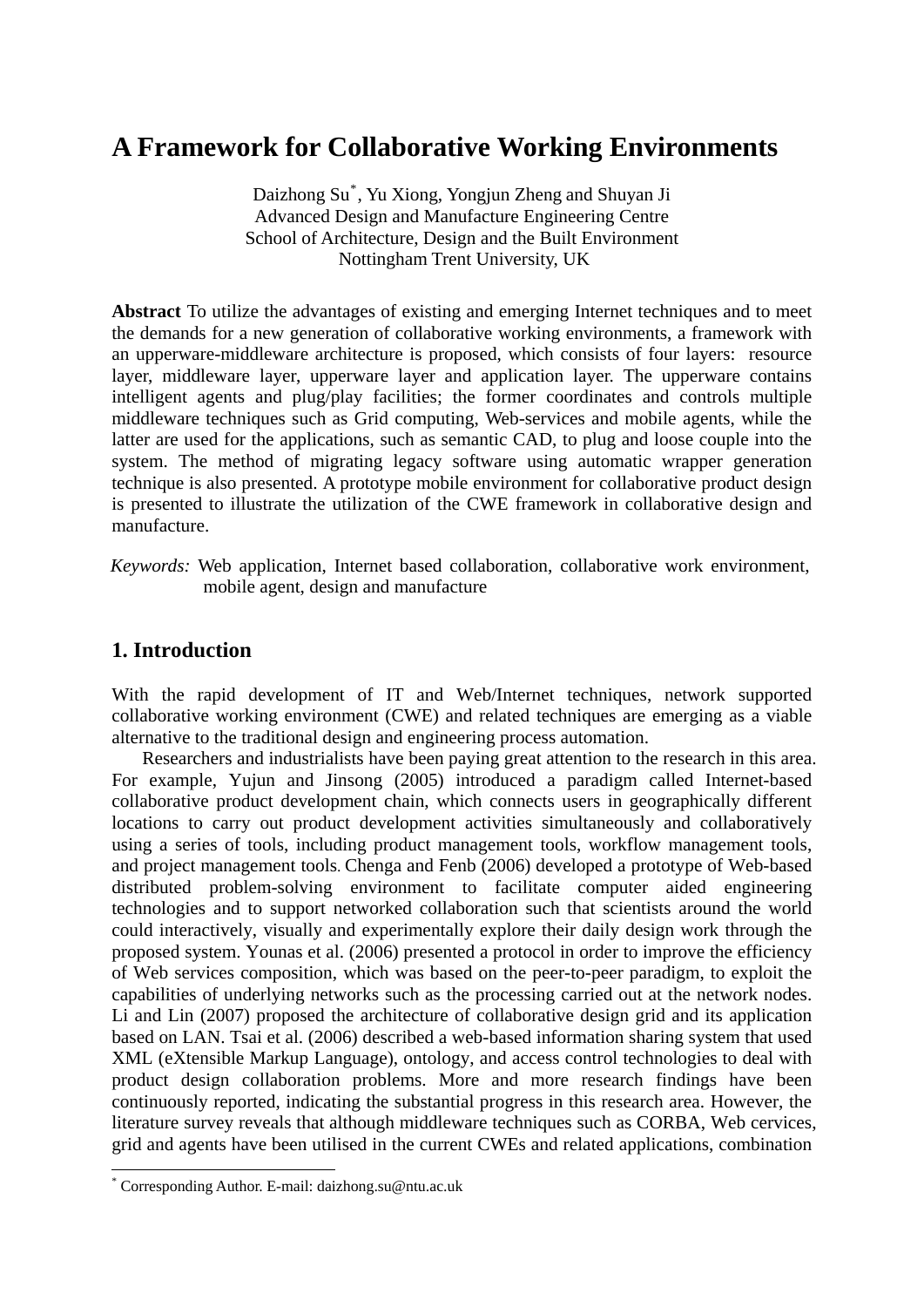of such existing and emerging middleware to form a more powerful and flexible CWE is still a challenge research.

As an important research initiative, the European Union set up the 'Collaborative Working Environments' as one of the strategic objectives for research funding under the FP6 IST programme in 2005, and sponsored 13 projects in a wide range of areas including catalyzing rural development, distributed virtual manufacturing enterprises, virtual engineering for SMEs, digital factory for human-oriented production, strategic innovation, advanced robotic systems, human operators in emergency/disaster scenario and others (European Commission 2006). In the European Union's ICT theme of the  $7<sup>th</sup>$  Frame Programme (European Commission 2007), it has been stated that 'the current Internet, mobile, fixed and broadcasting networks and related software service infrastructure need to be progress accordingly in order to enable another wave of growth in the on-line economy and society over the next 15 year.' 'the challenge is to deliver the next generation of ubiquitous and converged network and service infrastructure for communication, computing and media.' All those demand the new collaborative working environments and associated technologies.

As part of the Asia-Link and Asia IT&C projects supported by the European Commission, the research in Web-based collaborative design and manufacture was carried out by the international project consortia led by the authors' team. The work conducted includes the development of a Web-enabled environment (Su et al. 2006), online collaborative computer aided design and manufacture (Lin et al. 2006, Chen et al. 2005), effective remote-execution of large size programs (Su et al. 2003) and Web-enabled distributed product design (Mendikoa et al. 2005, Mendikoa et al. 2006).

Based on the experience gained in CWE research and to address the above issues, a new CWE framework with an upperware-middleware structure is proposed by this research, which works as a mediator and facilitator to provide collaborative services for the development of flexible, scalable and adaptable tools and applications in design and manufacturing engineering. This enables geographically dispersed team members to effectively collaborate with each other through the aid of seamless integration of ICT technologies.

The research includes the development of an overall structure of the framework, the methods how the upperware interacts with the underlying layers and the applications, and the middlewares to be developed in various Internet/Web and ICT techniques such as Grid, Web services, mobile agent and wireless computing. The techniques for resource wrapping as well as resource publishing, resource searching and resource locating are also proposed for the CWE.

## **2. Overview of the CWE framework**

The structure of the framework is shown in Figure 1. The upperware interacts with the applications and middlewares in the underlying layer, to provide specific services for collaboration combining the basic services provided by the middlewares and the tools.

A distributed approach is proposed which combines various middleware techniques including Grid computing, Web services, wireless computing, P2P, Mobile agents and support agents to enable the following features:

• Seamless collaboration: it supports resource sharing in dynamic and collaborative working environments and integration of distributed systems. It allows to share control of the contact, facilitates cooperation among clients in a network; enable a distributed searching network, facilitates contact grouping, and permits easy introduction of valueadded services,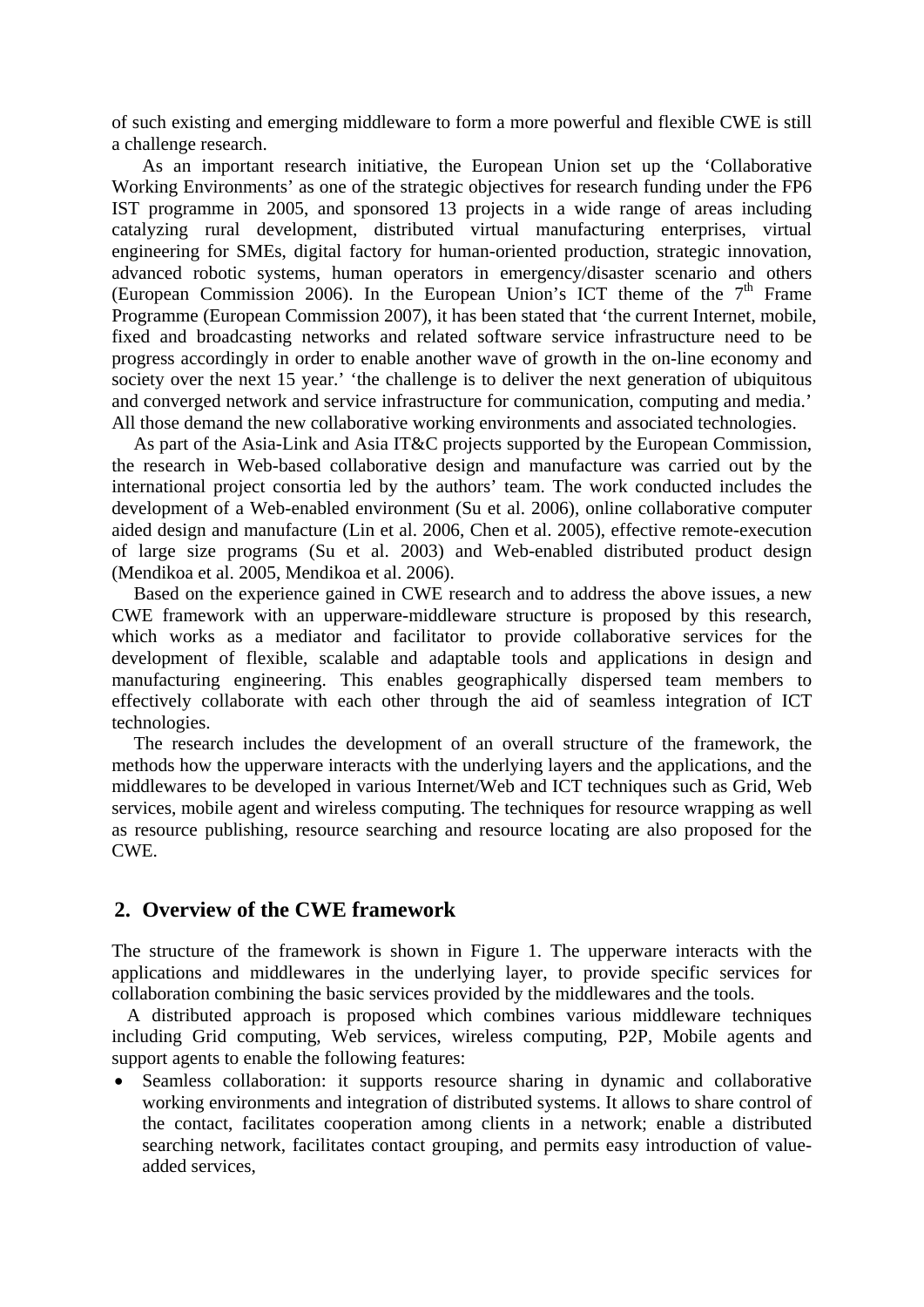- Virtuosity: It enables interoperability across borders, encourages scientific/business collaborations between organizations, and allows remote job submission and management.
- Autonomy: It allows services to be executed without requiring the monitoring or continuous interaction of clients. The aim is to create services that display intelligent autonomous behaviour by being able to complete an assigned task by appropriately choosing from a set of possible strategies.
- Mobility: It provides a service with the ability to transfer between different hosts. Two types of mobility are available: remote execution and migration. For the remote execution, a service is transferred to a remote site and executes until task completion. For the migration, a migrating agent utilizes a number of hosts for the completion of the task, that is, the service may suspend its execution, move to a different host, or resume execution there.
- Security: Information services provide information about available resources and status of resources, while security services provide single sign-on, authentication, and authorization and secure data transfer.

To achieve all the above is a novel and challenging task. No current existing technology is capable of providing all these features. In order to implement the integration and collaboration amongst the partners, the system has to be provided with the following four layer architecture, as shown in Figure 1.

[Insert Figure 1 about here]

### **2.1 Resources layer**

The bottom layer is the Resource layer. The physical resources would be wrapped into specific technology enabled ones so that they could be recognized by the collaborative working environment, and four kinds of resources are supported by default: Grid, Web Services, P2P and mobile agent resources. These resources independently exist in the system.

#### **2.2 Middleware layer**

The middleware is a class of software technologies to manage the complexity and heterogeneity inherent in distributed systems. It is defined as a layer of software above the operating system but below the application programs that provide a common programming abstraction across a distributed system and connect parts of a distributed application with data pipes and then passes data between them. It has two parts:

The first part mainly aims to coordinate enabling middleware techniques including Grid, Web services, mobile agents, wireless computing and pear to peer (P2P). For the large computing or sharing the distributed resources, Grid computing is the ultimate vision in distributed computing, spanning locations, organizations, hardware and software boundaries to provide tremendous power, but due to the different security mechanisms, the number of accessible nodes in a grid is generally lower than in a p2p network. For exchange of information and content files, P2P is a good choice, and a mobile agent is assigned each process engaged in the same job, monitors its execution at a different machine, and takes its periodical execution snapshot. Different techniques have different advantages in different fields. The task to determine when and which technique is to be used will be carried out in the upperware layer.

The second part is to provide resource management in the system. It will provide functionalities to publish, search, locate and wrap to coordinate the resources, and to control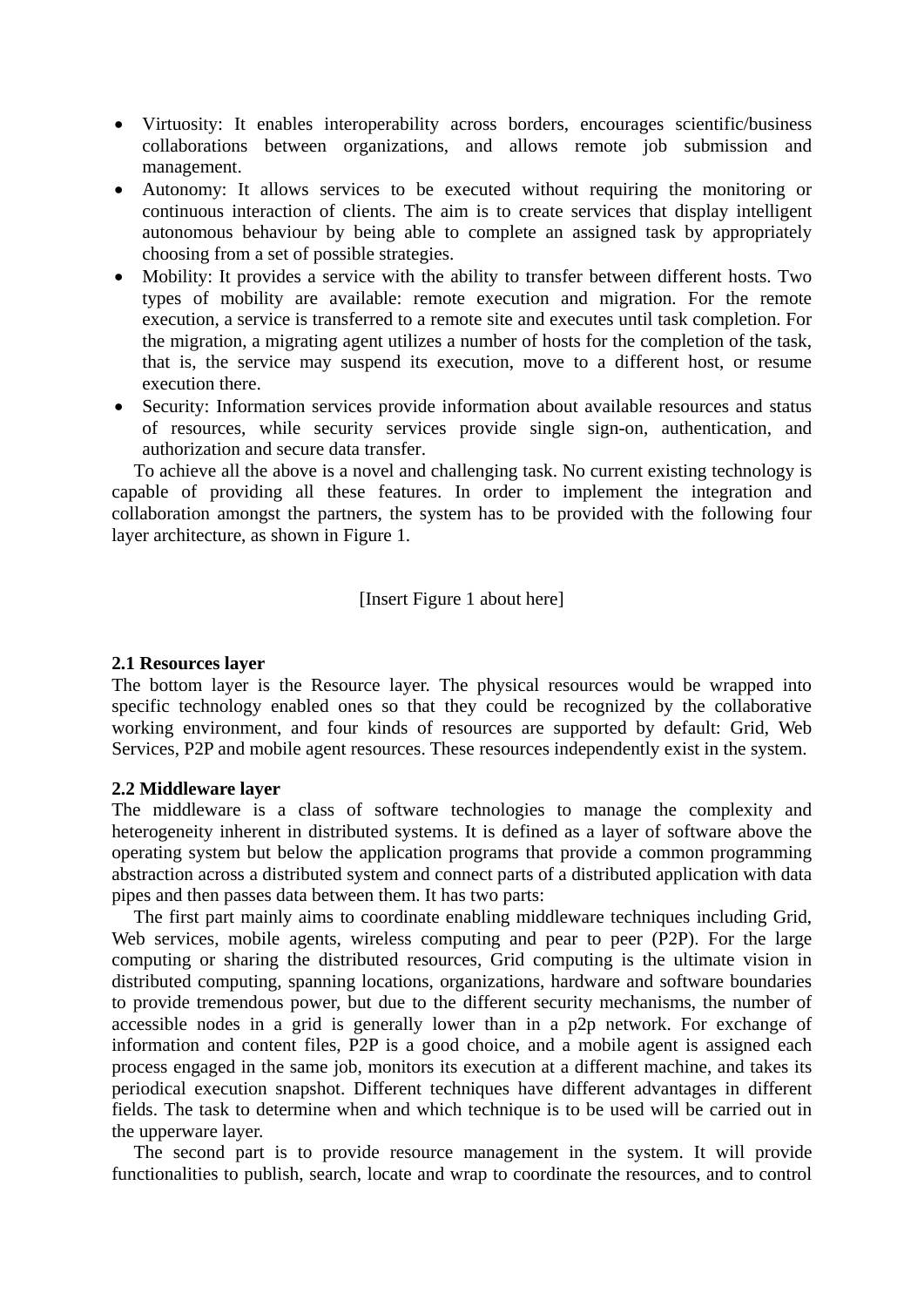the transmission of all feature model resources in the system. Traditional resource discovery is based mainly on centralized and hierarchical modes, which are inefficient in finding other resource. In the management system of the proposed framework, each node periodically notified the network of its presence, discovering its neighbours at the some time, which resolve the above problem; existing resources, no matter where they reside in a network, are integrated together and allowed to communicate with each other. The resources are encapsulated into services and each component can be found and invoked.

Basic functions for the possible types of resources should be produced here and all the resources in the system are operated and managed. The main functions are described below:

- *Resources registration, discovery and allocation*. In the system, all the resources are packed into recognizable resources and registered in a registry centre so that they could be found. Instead of storing the content on its own servers, the client makes the information available to server directly from the publisher's server via an online connection.
- *Index and repositories system*. The research focuses on creating an indexing system of clients and of available services. The initial proposition is to create an index of all clients and their resources on large indices in a main server. A query is sent to a server, and then the server looks-up the index; if the query can be resolved, then the server sends a message to the originator to inform where to get the service or file. The index and repository system will avoid the drawbacks of current centralized index approaches, although which can provide the best performance for resource discovery. The server in centralized indexes and repositories system is expensive, the bandwidth and hardware required to support large networks of clients are expensive too. If the server in the system fails to function properly, it brings down the network. To avoid the above problem, the system has a cluster of servers, and, hence, if one server fails, the rest of the servers will continue to support the network. Recent court rulings cast serious doubt about the liability involved in using centralized servers to index resources in a peer based network. The ability to monitor and enforce this requirement is quite challenging, and may be too much of a risk. Further research will be conducted to determine possible alternative index or discovery schemes to handle resource discovery and use.
- *Resource Wrapping*. Some resources may be not directly associated with any kind of the middleware technology, so resource wrapping should be taken into consideration, which migrate different CAD/CAM legacy software systems to distributed collaborative resources in CWE.

### **2.3 Upperware layer**

The 'upperware layer' interacts with the applications and middlewares to provide specific services for collaboration combining the basic services provided by the middlewares and the tools. It includes two main parts, intelligent Agents and Plug and Play supporting Facilities.

### *(1) Intelligent agents for middleware*

The intelligent agents are employed to enable the following main features:

• Coordination of the utilisation of multiple middleware techniques. Some resources may involve more than one kind of Web/Internet technique, so the coordination should be taken into consideration. For example, if a client finds a Grid Service and this service needs frequent interaction between the two parties, then mobile agent technology should take it into consideration. Using two kinds of the advanced technologies or more is a challenging task in such a layer. The research focuses on modular design, resource sharing and data communication using different technologies. Even for that, the tasks of the part should be in charge of the workflow of the group process, making the distributed workspaces synchronisation and persistence. (This layer can intelligently tell what are the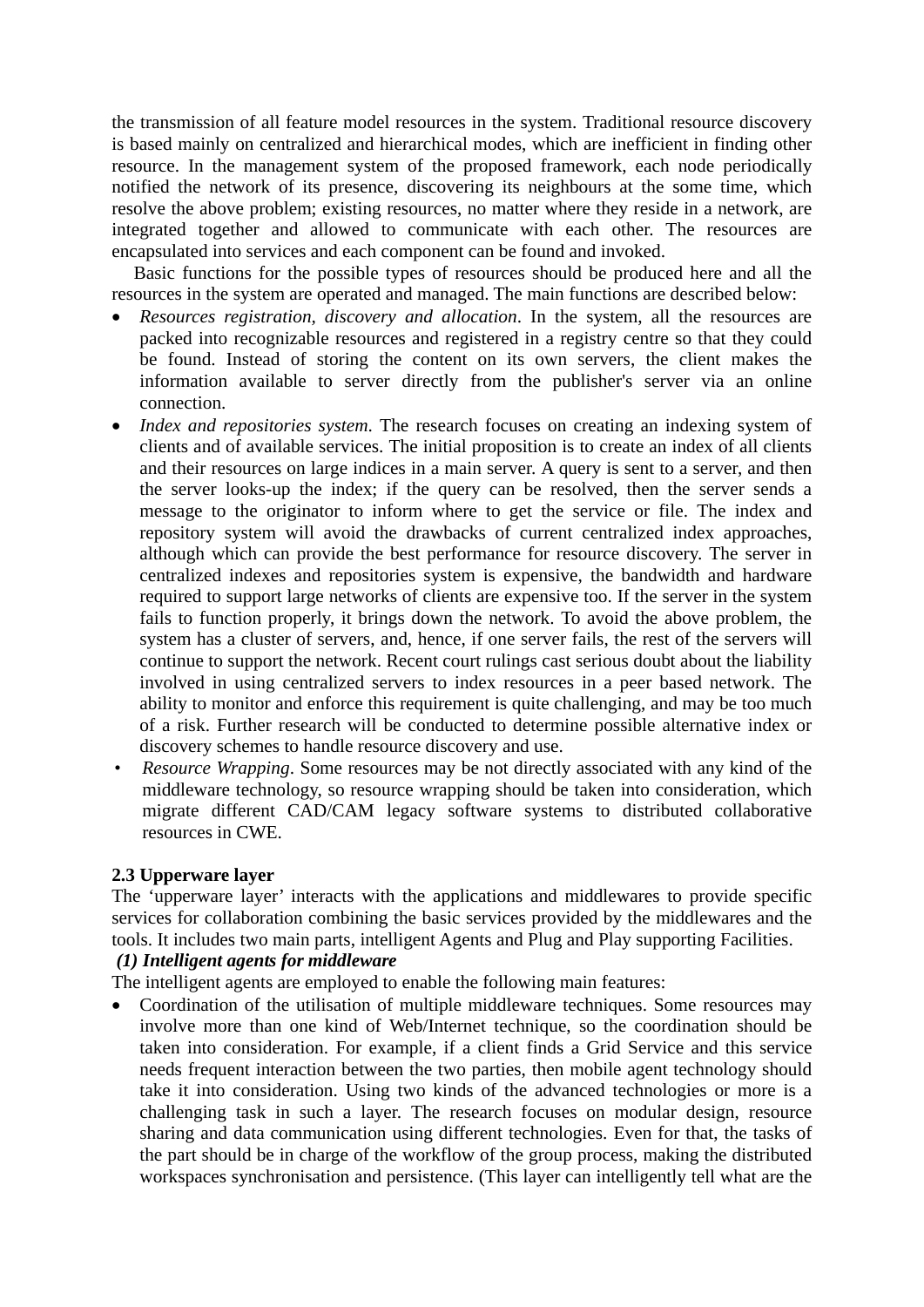suitable technologies for the selected resources, and then use the right method to carry out related work for the request from the user or system.)

- Process control of concurrence and consistency as well as synchronous and/or asynchronous messages. Process, elements (security, services, monitoring, etc) can be shared across applications to provide horizontal services to decouple these reusable application components, facilitating more rapid changes in these processes.
- Group Task Coordinator is responsible for the task assignment of each requester, monitoring the action state of each requester and accepting the communication request and service from each provider.
- To provide an interface to the worker centric design tools and establish the connection between the design tools and the middleware techniques specified in the underlying layer.

## *(b) Plug and play facilities*

The framework is built on top of service component-connection modules where new functionality can be simply inserted and used. It supports the reuse, integration, management and execution of distributed software elements and packaged applications, and allows movement of data and services.

It supports plug and Play. A knowledge based module is developed, and learning and adaptation capabilities using agent technologies will be further researched and developed. Investigation will be carried out to help integrate dynamic plug and play for better system performance. To make the system better distributed will enable developers to deliver rich Internet applications. The applications or resources could be easily plugged into the supporting facilities to enable them work well within the collaborative working environment.

#### **2.4 The applications**

The upperware provides facilities for applications to plug into this layer and so be loosely coupled. They will be adapted or produced to follow the standards specified in this layer. "Customizable" plug-in functions are utilised in the system to provide a flexible means to add functions into the system in the future to fulfil tasks for other collaborative work areas. Applications necessary to the design and manufacture are to be implemented by all of the partners using their own system, which will ensure the use of heterogeneous systems. More and more service could be added to the system no matter what collaborative work area they belong to (for example, Virtual Learning System, E-business system).

As for the collaborative design and manufacture, related tools for enabling fast and flexible manufacturing can be integrated into the platform, such as online semantic collaborative CAD/CAM ,Virtual design engineering and mobile devices.

## **3. Migrating legacy software systems to Web-enabled collaborative resources through an automatic wrapper generation technique**

The objective of this part of the research is to develop and to implement a generic service wrapper for automatically migrating different legacy software systems to distributed collaborative resources in the CWE.

The innovative changes of Internet environments and the introduction of Web Services eases the transition from mainframe based centralized legacy systems to more flexible service-oriented distributed systems. Existing legacy software systems use system software and application software designed and implemented with older technology (that is, without distributed concepts, object technology, and Web services technology). Although legacy systems were implemented with older technology, they may still provide value by performing crucial work, and they usually represent a significant investment and years of accumulated experience and knowledge.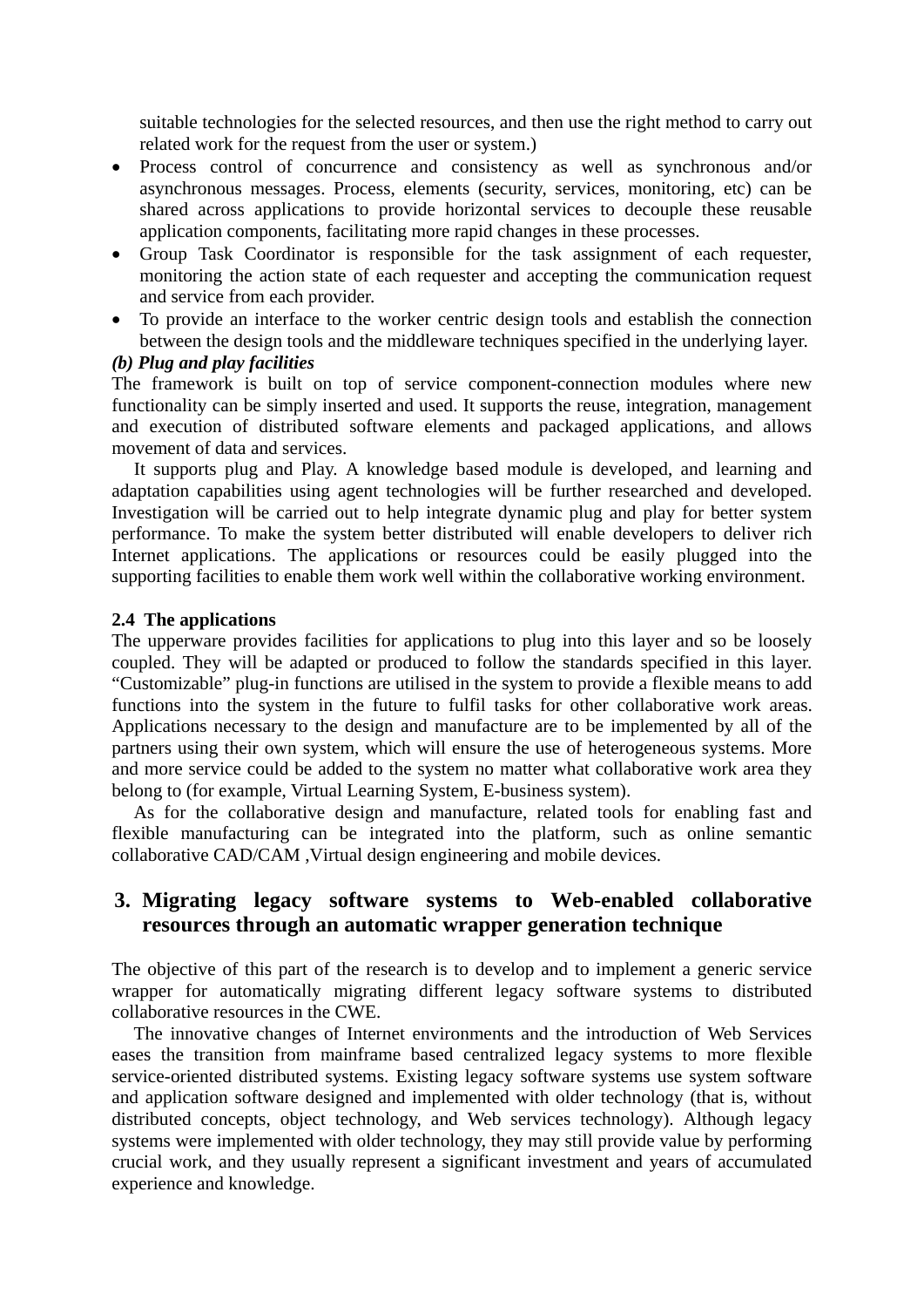#### **3.1 The wrapping method**

There are three strategies for introducing Web middleware concepts into existing legacy software systems, i.e. redeveloping from scratch, reengineering approach with code conversing and wrapping with unified interface. Each approach has advantages and disadvantages. Wrapping provides the best compromise. It is a method of encapsulating that provides clients with well-known interfaces for accessing legacy systems. The advantage of wrapping is that legacy systems become part of the new generation of applications without discarding the value of legacy applications. Such wrappers also allow application owners safely expose existing systems to both internal and external users without revealing their essential (and proprietary) code, and can work with a variety of communication methods via configurable protocols.

To use wrapping, application developers must understand and implement the interfacing techniques to legacy systems. The goal of this research is to investigate different types of problems that should be solved in order to wrap legacy systems and suggest an effective wrapping method. It is necessary to construct extensible wrapping template classes for various interface types and research and develop an automatic wrapper generator based on which to alleviate an application developers' burden in providing their services. By using this method, it is possible to extend the usefulness of legacy applications by facilitating their migration to service-oriented distributed environments with minimum effort.

Exposing the legacy application in a collaborative form of service components such as a node application on Grid, a service based on Web Services and so on, makes it available to clients outside the Intranet using respective standard Protocols. This procedure is adaptive to the selected underlying architecture such as Grid, or Web services. The wrappers are used as tools facilitated in the upperware layer. The basic functions of the wrapper are to receive calls of incoming protocol such as SOAP, to prepare messages before invoking the legacy application, and to invoke the legacy application.

### **3.2 Issues to automate wrapper generation**

To migrate legacy systems to collaborative environments, the following issues have to be addressed:

- Variety of the interfaces to legacy systems. There are many interfacing styles in legacy systems. They have different implementations to each other and dedicated proprietary. Thus it is difficult for server-side application developers to implement wrapper objects for legacy systems, even when understanding some of the interfaces to the legacy systems. To cope with this problem, the Wrapper Template Classes and an automatic wrapper generator set are developed to free the providers from understanding and implementing various interfacing techniques.
- Representation of interfaces to legacy systems. To generate a wrapper automatically, a server-side developer or provider should submit interfacing information for legacy systems to an automatic wrapper generator. Thus, some representations are required to describe easily the interfaces to legacy systems. For this purpose, the Extended WSDL is proposed. In any case, a server-side provider should describe the services of legacy systems with WSDL for clients, in other words, the server-side provider has to describe the interfaces to wrapper tools. The Extended WSDL will provide a way of describing the services of legacy systems for clients and another way of describing actual interfaces to legacy systems for a wrapper generator.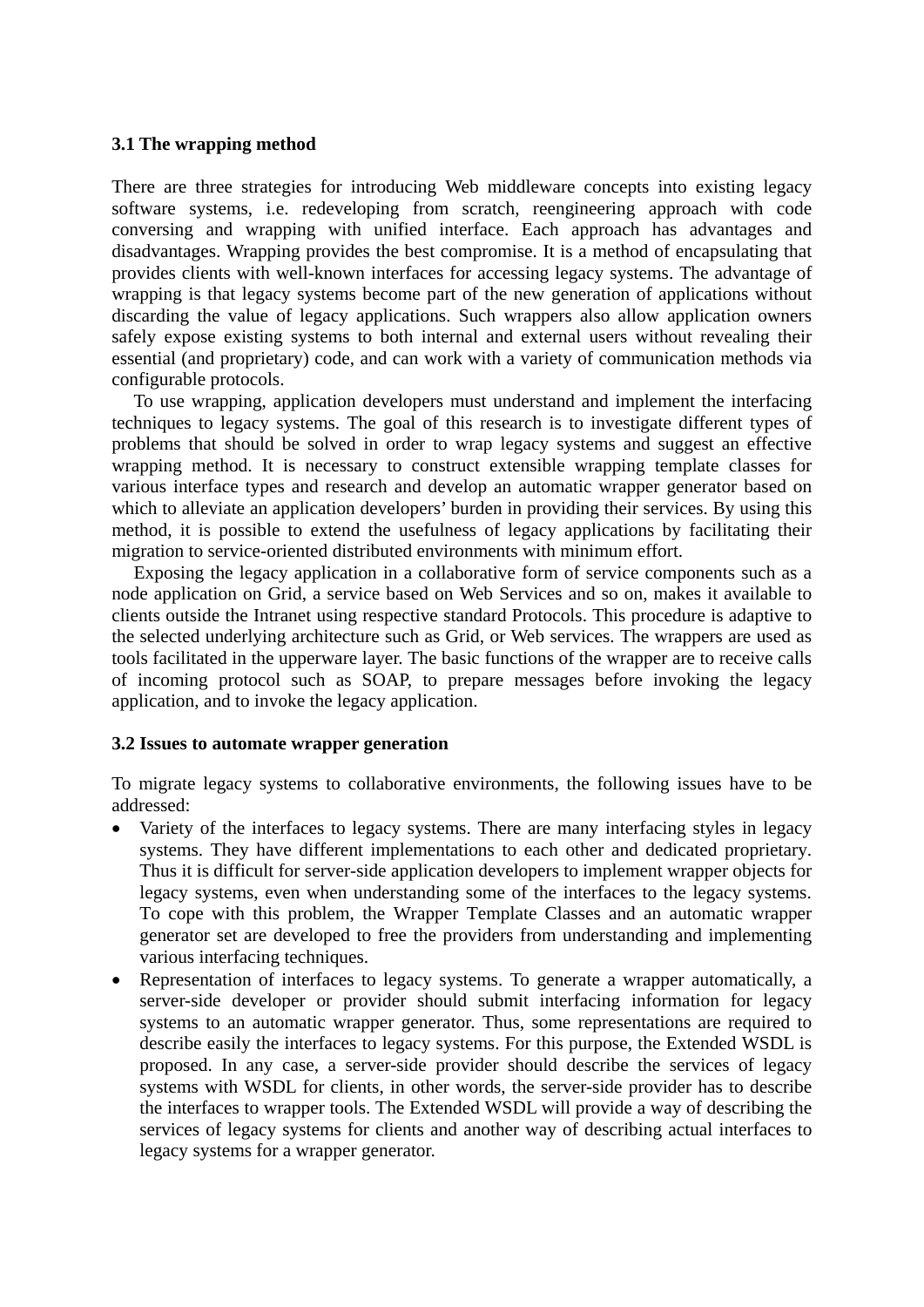## **3.3 Benefits of the wrapping approach**

The benefits of the wrapping approach are as follows*:* 

- Enhancement of reusability. By using previously developed programs through wrapper tools, they are reused at the level of executable codes.
- Reduction of software development cost. The previously developed programs have high reliability since they have been used and tested for a long time. Rather than redesign and redevelop programs with the same functionality, wrapping legacy systems should reduce both development and testing cost.
- Location transparency of server applications. Service wrapper tool for legacy applications have a location transparency feature. Thus, although a wrapper service can be located anywhere on the network, the provider who uses a wrapper service is able to construct client applications without any consideration about the location of legacy applications.
- Code security and easily joining. The wrapper automation generator helps to avoid the need of knowing about Web technology by resource provider and without revealing resource code to wrapping developer.
- Flexible wrapper for different resources to different interface. Resources are heterogeneous, i.e., written in different language, running in different platforms. In addition, due to using multiple middles and multiple protocols in this environment, Wrapper must be facilitated with adaptive procedure for different resources to proper wrapping interface. This is dependent on the need of collaborative resource function. For example, if it is computing resource, it will be wrapped in Grid protocol and interface; if it is interactive commercial CAD software system, it will be wrapped in Web services, and so on.

## **4. Utilisation of the Framework for Collaborative Design and Manufacture**

As part of an on-going research project, the framework described above has been applied in the development of a collaborative work environment for design and manufacture. The total process of collaborative design and manufacture has been considered, including formulation of product design specification, supplier selection, conceptual design, detail design manufacture, inventory management after sale services and recycling.

## **4.1 Application of multiple middleware techniques within the CWE for collaborative design and manufacture**

Several middleware techniques, such as Grid computing, Web services, mobile agents and CORBA, have been applied in the development of the CWE for collaborative design and manufacture. Due to the limitation of the length of this paper, the approaches and applications developed so far are outlined in this section, and one of the applications, mobile agents for collaborative design, is further detailed in sections 4.2 to illustrate how the application fits into the CWE framework.

Web-enabled product life cycle analysis, supplier selection and product specification. It consists of three aspects: (1) an information analysis model to help manufacture clarify and analysis the orientation of the customer, competitors and manufacture for strategy planning purposes; (2) the supplier selection model to help manufactures to identify appropriate suppliers for components, materials and services within the procedure of product design and manufacture; (3) a method has been developed for people who involved in product design process to efficiently share and to reuse PDS (product design specifications). Within the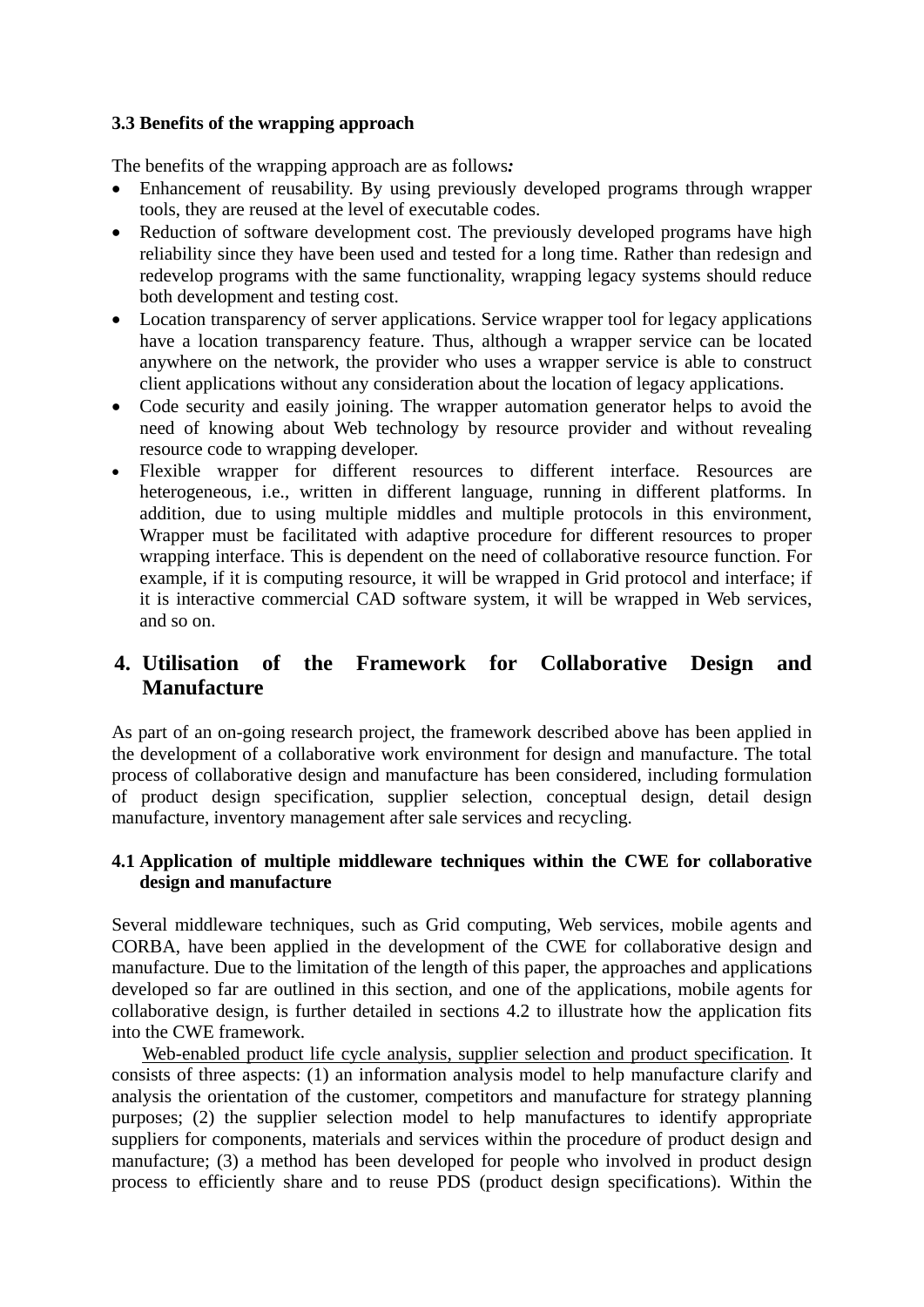research, Web-services in connection with EJB (enterprise Java Beans) ISP (Java Sever Pages), MYSQL database and Java Serverlet have been utilised (Hou 2007).

A service-oriented approach for online software sharing. It enables the users to share software resources over the Internet. It consists of shared applications, client applications and three types of services: application proxy service, proxy implementation service and application manager service. With the aids of the services, the client applications interact with the shared applications to implement a software sharing task. The approach satisfies the requirements of copyright protection and reuse of legacy codes. A case study of online sharing a software package of gear design optimisation was conducted to demonstrate the approach developed (Xiong and Su 2006a).

Web-service supported collaborative CAD. With this approach, the geographically dispersed team members can collaborate over the Internet to conduct computer aided design with tetures of online modifying CAD drawings. The advanced technique of Web Services is utilized for the users to provide and to request the services, and the most popular CAD software AutoCAD is used as vehicle to illustrate the methods developed' The method developed is in principle applicable for other CAD software packages such as Pro/Engineer and Solidworks. It can be operated in computers with different operation systems located in different locations (Su et al. 2006).

A CORBA based collaborative architecture. It combines CORBA with other technologies such as Java and Genetic Algorithms to integrate engineering design programs and enable communication between them, regardless of languages they are written in and platforms they are ported on, and to leverage multiple design interests. Three main application paradigms have been addressed. Firstly, by using CORBA-Servlet, a singular large-size program can be executed remotely with interactive features such as parameter input, program execution and monitoring, and varieties of dynamic and rich forms of resultant return. It also facilitates multi-user management. Secondly, Genetic Algorithms has been employed to combine the CORBA to mediate the impacts from different domain expert considerations over the distributed environment. The CORBA based architecture integrates heterogeneous and distributed multiple design applications and enables them to communicate with each other. A GA-based optimiser is to help a main designer to conduct gear design optimisations through invoking remote and heterogeneous applications to meet user's complex needs. Thirdly, Applet-CORBA combination is utilised to provide a thin client model to enable users to do the remote invocation from a Web browser, without any setting up for CORBA in advance. As a user of this application, a designer does not need to know anything about CORBA . The rich features of applet make client developers to design varieties forms of Web browser application, such as dynamic data, dynamic drawing, and so on. (Ji 2006)

A mobile agent system for collaborative design. It is implemented based on Java technology, supporting the construction of mobile agents or mobile agent-oriented systems with the dynamic loading class for various applications. With the parametric design method, which is popular in most commercial CAD packages such as Pro/E, I-DEAS, UG and SolidWorks, this mobile agent system allows the users to input the CAD parametric design data in mobile devices and get the results from the server. The mobile agents can also utilise the design resources distributed within the network (Zheng 2007).

A Grid based system for a virtual manufacture/retailer organization. It enables a large number of manufacturers and retailers to cooperate with each other within a Virtual Organization by sharing inventory information. This system adopts a mode based on inventory management to enhance the Quality of Service, which would greatly facilitate the business processes between the manufacturers and retailers. With the support of Grid computing, the system is more powerful than other existing systems and has considerable advantages of more accurate calculations and more quick response (Xiong and Su 2006b).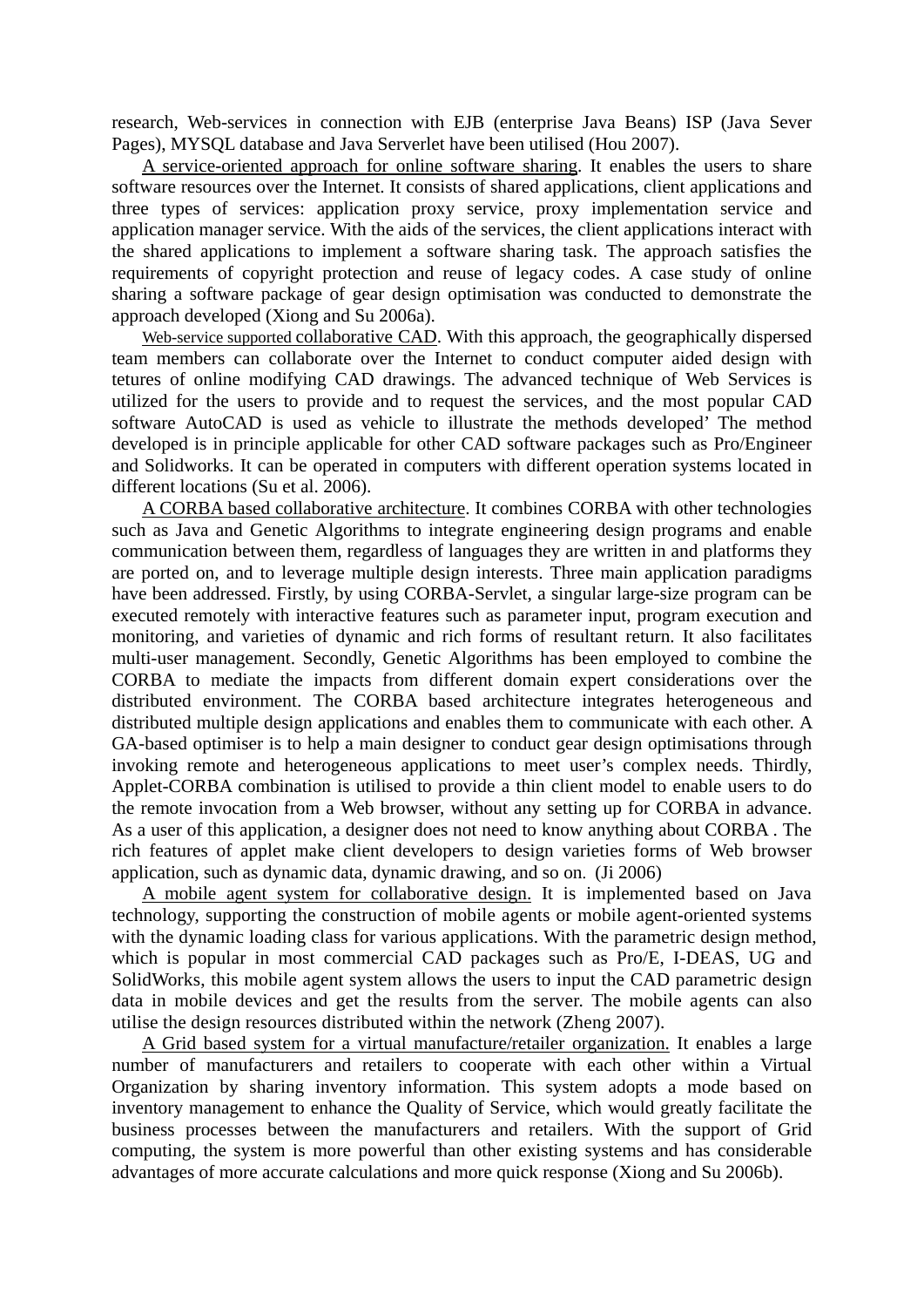### **4.2 Development of a Prototype Mobile Agent Collaborative Environment for Product Design**

Nowadays mobile technology has been widely applied in various areas; however, little efforts have been made in utilising the technology for product design, although product design is characterized by a high degree of collaboration and mobility. Mobile devices (such as pocket computers, wireless handheld devices, mobile phones, etc) are currently being used more often as personal tools. It is a challenge task to apply mobile networking in product design. New systems aiming at such mobile devices need to be developed, in order to provide a collaborative work environment for sharing design information, data and knowledge among distributed design and manufacturing team members. With the aid of such systems, the designer can collaborate with other team members online, the manufacturing engineer in the workshop can remotely access the product database stored in the design office, the process planning engineer can utilise and modify the product data anywhere; and the manager can access the product database when he is away from his office, remaining in contact with his staff members by online communication, actually seeing drawings and relevant data, rather than by just hearing about them on the telephone.

To meet the demands of the mobile systems for collaborative product design, a prototype mobile collaborative work environment (MCWE) has been developed by utilising the CWE framework presented in section 2.

Agent technology has been recognized as a promising paradigm for next generation manufacturing systems (Shen et al. 2006) and attracted researchers great attention. For example, Hao et al. (2006) developed an agent-based collaborative e-Engineering environment for product design engineering. Liu and Tang (2005) presented an evolutionary design approach in a multi-agent design environment to support design management and communication in a distributed environments. As a proof-of-concept prototype using Java RMI technology, a mobile agent platform was proposed by Mahmoud and Yu (2006), helping the end user to reduce information overload and provided novel ways for cellular service providers to compete remote services and acquire new customers. To enhance the system's capacity, the mobile agent technique is utilised in the MCWE

#### **4.2.1 Overview of the Prototype MCWE system**

Within the CWE framework, the mobile agent technology is specified in the middleware layer. The CAD applications in server side are plugged into the upperware layer. When a user sends a request from the mobile device, the request first reaches at the upperware layer, then the system decides what type of resource needs to be revoked in the resource layer.

Within the MCWE system, a mobile agent directly visits the server to communicate with other agents and to access the resources, avoiding the mass data transmission in the network and reducing the dependence on the network band width, thus reducing the time spent on communication. The mobile agents can encapsulate a task, dispatch it through the network, and then gets the results; in a situation that network is temporarily disconnected, it can wait for the request from the client. At present mobile computation relies on expensive and frail network connection, and, hence, those features become more and more valuable. Mobile agent codes are stable, robust, and fault-tolerant, and hence there will be sufficient time for the agents to move to another main host and continue working when a warning message of problems is received.

For different mobile operation systems, such as Linux and Windows Mobile, J2ME is a good choice to run the thin client application (J2ME needs to be mentioned in the following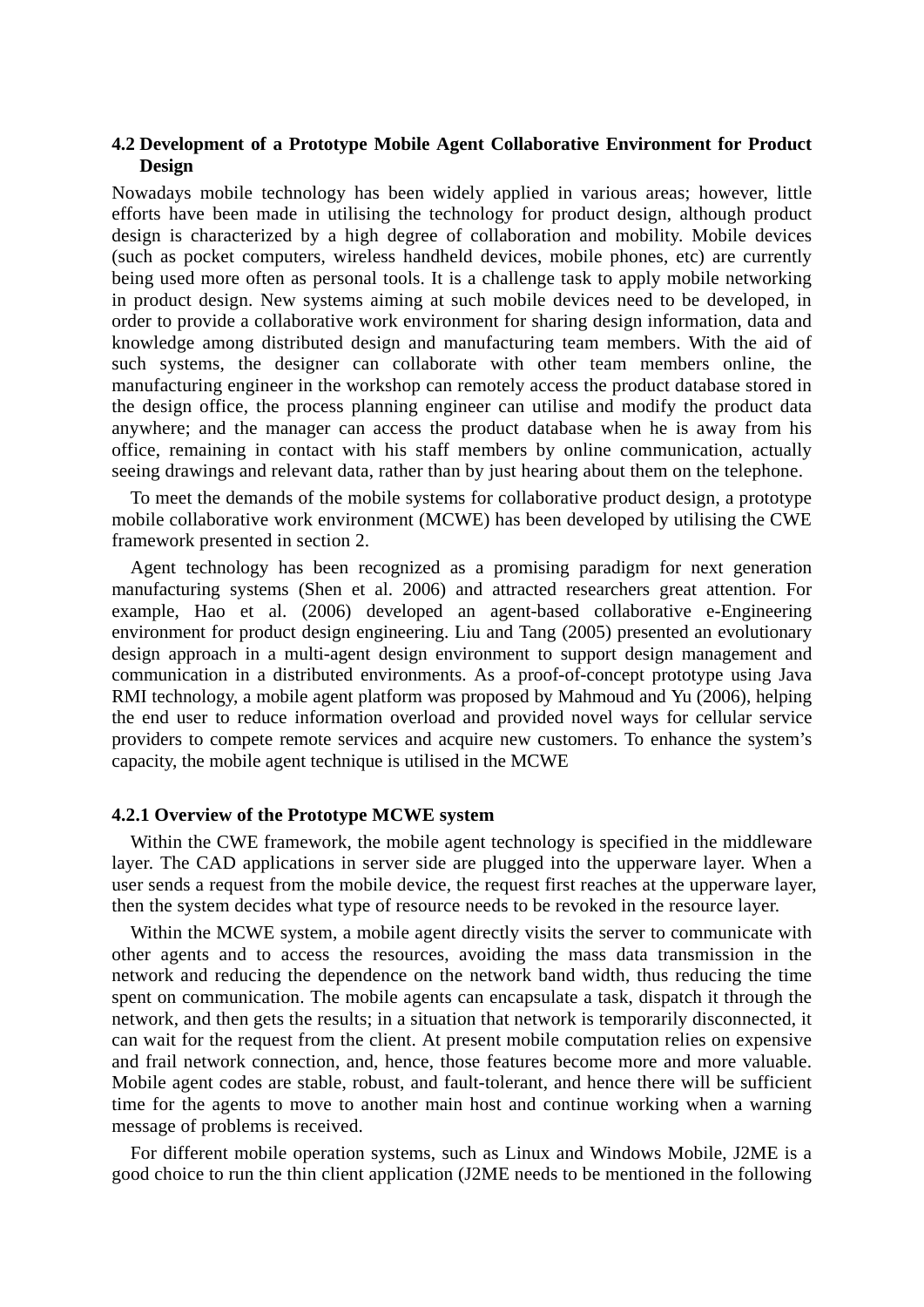text). Although mobile devices become more and more powerful, some of them still cannot work with the agent platform. For the latest mobile devices which are able to do so, the agent codes run in the mobile device; for those devices which cannot run the agent, the MCWE divides the mobile agent codes into two parts, of which the part responsible for receiving input data from the user stays in the mobile device, while the rest stays in the server. Figure 2 shows the communication amongst the clients.

[Insert Figure 2 about here]

As shown in Figure 3, there are four main parts within the MCWE system:

Agent Manager: It is used for managing, storing, and dispatching the agent. Agent Manager must be capable of instantiating agents from an agent storage (termed as agent packages) on the local file system, as well as transmitting them through the network. Java's dynamic class instantiation capabilities make it possible to treat all agents generically, and instantiate them based on the knowledge of a common behaviour shared by all agents.

Mobile Agent: It is composed of two kinds of classes, one for the long-distance interface connection, and the other for the realization of interface connections. These agents may visit the resources or execute in the server after they are transmitted from the client.

Web server: This is used for storage of the dynamic class and integrated in the upperware plug and play facilities. When the host and the agent server need the Java class, they visit the Web Server to download it, which benefits for the long-distance transmitting of the mobile agent, or the fault-tolerance of the system, since the remote server can download the Java class form the reliable site.

RMI registration: The proxy is registered in the RMI registration. The agent gains the proxy stub, which acts as the local host to take the long-distance object use.

[Insert Figure 3 about here]

#### **4.2.2 The operation process**

Although CAD packages play an important role, little research has been conducted in mobile collaborative CAD for product design, due to the limited CAD capacity of mobile devices. This problem is resolved by this research using mobile agent and parametric design method.

Within the MCWE system, the client's requests for the CAD drawing are packaged as XML data and then transmitted to the Server via the client agent. The CAD package is located in the Server where most of the processes to produce the drawing is implemented. Therefore, it is not required for the mobile device to install the CAD software, which avoids the mobile capacity problem mentioned above.

In the process of produce the drawings, the MCWE system employs a parametric design method, which is popular in most nowadays commercial CAD packages such as Pro/E, I-DEAS, UG and Solid Works. With the parametric design method, via the mobile device, the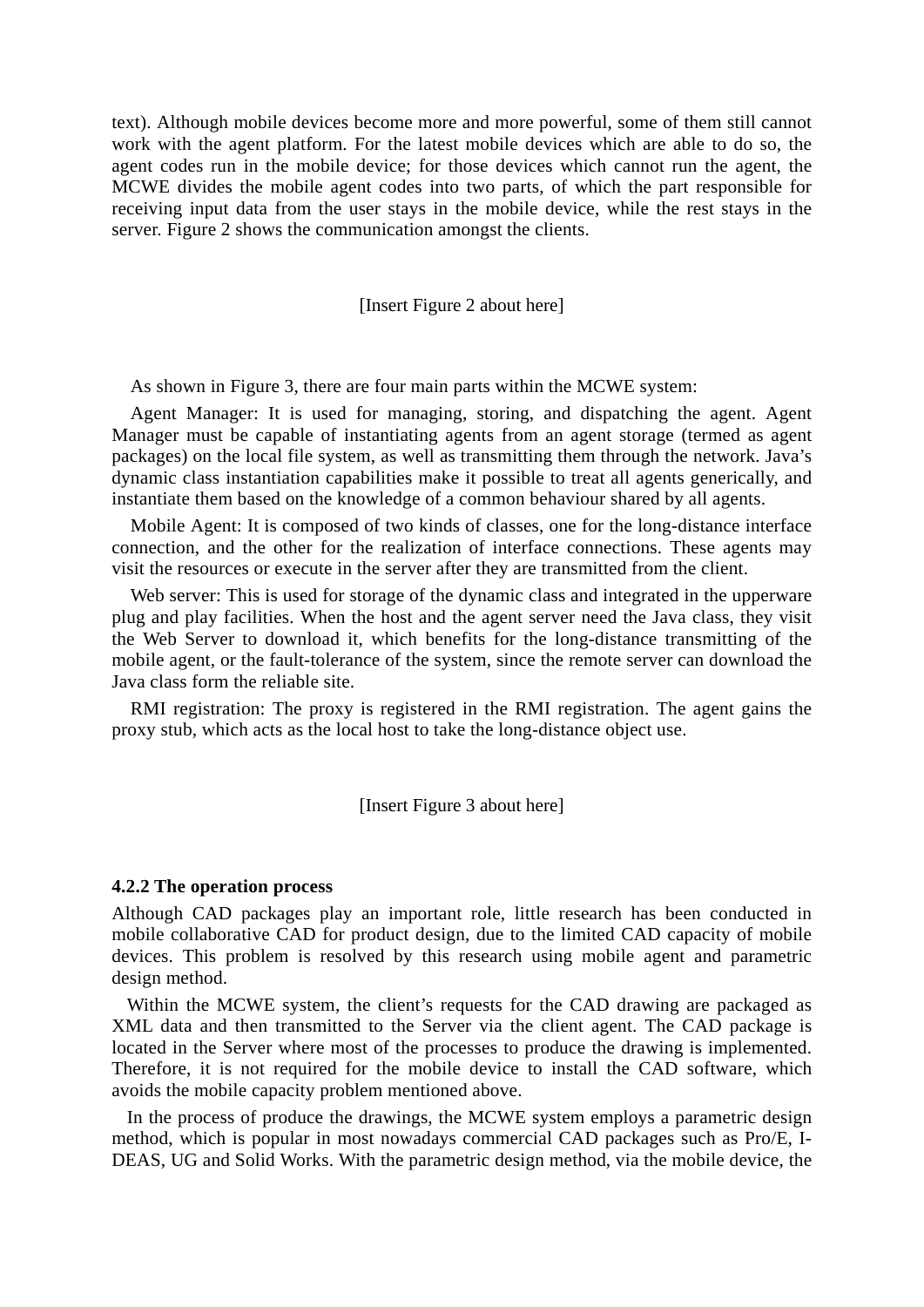designer inputs the design parameters to produce the CAD drawings; and by revising the parameters, the designer can also modify the CAD models online.

Those data include the parameters required to produce the CAD drawings. After having received the data, the server runs the CAD package to produce the drawing specified by the parameters. After the server finishes the process, the results are then sent to the client

The operation process is as follows: after the connection has been established between the mobile device and the server, the client sends the parametric CAD data to the server which actives the mobile agent, and the agent codes are downloaded from the Server to the mobile device; at the Server side, the CAD package is operated to produce the CAD drawings which are stored into the database, and the CAD results are then sent o the client. Since the CAD results are of the png file, the mobile user can view the file in the mobile device based on the J2ME technology; if the user wants to edit the CAD file or change the CAD information in the mobile device, the mobile device should support the mobile CAD application, such as CeCAD, which is supported by Windows Mobile 5 operation system.

A prototype MCWE system has been developed for a manufacturing company in the UK for online collaborative design and manufacture of their product. The company uses SolidWorks for producing CAD drawings. With the SolidWorks 3D parametric CAD features, the mobile user can open template parts, assemblies or drawings, and make changes.

The company maintains the control of the software residing on the server, and hence, there is no need to reissue updated software to users each time when a change is made. The underlying software is located on the company's server and can only be accessed through the network, a client GUI that sends and receives inputs/outputs. The underlying software is therefore protected from attempts to reverse-engineer it and from unauthorised changes. The company can withdraw a user's access rights to the system at any time should it be necessary, for example on termination of an employment. The codes, which are written in C++, run the SolidWorks application after the agent receives the parametric design data form the mobile client. When SolidWorks completes CAD drawings, the system stores the CAD drawings into png file, which can be sent to the mobile device, from which the mobile user can view it. The operation procedure is summarised below

- Start the Web server, which is integrated with the plug and play facilities in the upperware layer, and install the dynamic class which needs to be downloaded.
- Start the server and client.
- The user, via the mobile device, inputs the CAD parametric design parameters; send the data to the server.
- Server downloads the code from the Web server, creates the agent through the RMI register, communicates with the server, executes the SolidWorks application in the server, and gets the results.
- Send the png file to the mobile device.

#### **4.2.3 Integration of Grid and Web service into the MCWE system**

It is proposed to combine Grid and Web services with the mobile agent in the further development of the MCWE, which will offer the following features: inherent consistency through any equipment, in any time, any place among various kinds of end-users; incorporating new services, allowing the system to be extensible; enhancing the security when transmitting data in the network because of the grid technology is employed for the system; utilizing Web/Grid technology to allows the application program to be upgraded and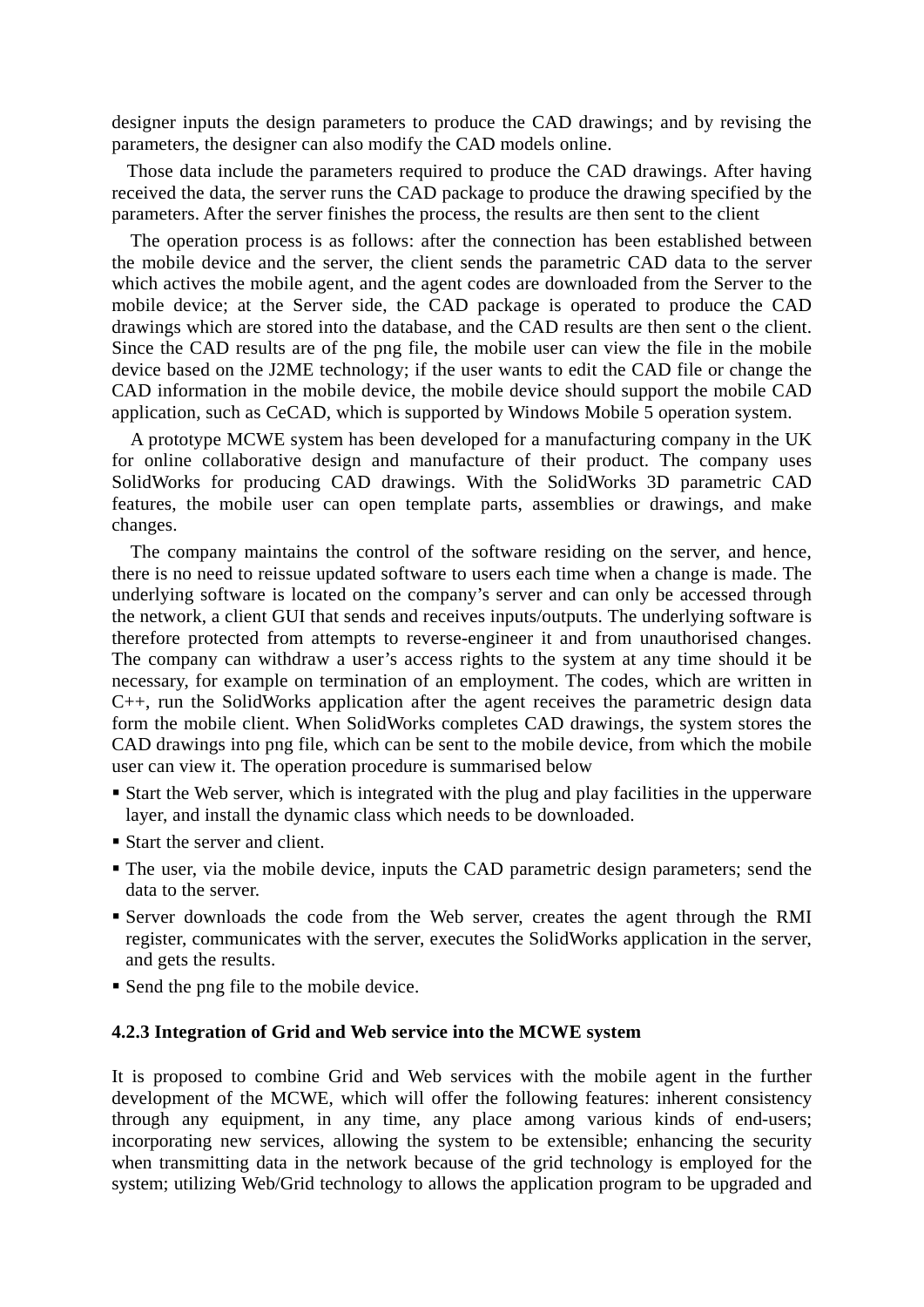expanded into other end-devices.

There is a trend in distributed computing towards Service-Oriented-Architectures, and in particular the Grid as a vision of secure Web Services for sharing resources across virtual communities and organizations. Utilisation of the Grid offers not only advantages for edesign, but specific advantages for mobile e-design.

Due to the relative ease with which loosely-coupled secure Grid services are applicable, it would be particularly useful in a mobile context as mobile devices change their networks and neighbours far more frequently than ordinary computer installations. Mobile devices using Grid services would therefore benefit from being able to find and use services that were local to the device (for example, to utilize a nearby screen to show information that couldn't be crammed onto a handheld display).

However the current set of Grid technologies does not fit well with the loosely coupled requirements of mobile e-design and are often too heavy-weight to fit on a mobile device. Unless this is addressed it will make the emerging e-design Grid infrastructures inaccessible to mobile devices, and stunt the development of novel mobile e- design applications. We will specify our requirements to create a mobile e-design client using Grid technologies and will research the state of the art in the next generation of Grid technology to see if it fulfils the requirements for mobile e- design that we have identified.

### **5. Concluding remarks**

A CWE framework with an upperware-middleware architecture is proposed. The CWE framework consists of four layers: resource layer, middleware layer, upperware layer and application layer. Within the framework, different middleware techniques are utilised such as Grid computing, Web services and Mobile agents, which offer the following features: seamless collaboration, virtuosity, autonomy, mobility and security. To achieve all the above is a novel and challenging research.

The wrapping methods and their benefits, as well as issues related to the methods are presented in this paper. The wrapping methods provide useful means for developing and implementing a generic service wrapper for automatically migrating different legacy software systems to distributed collaborative resources in the CWE.

As part of an on-going research project, a prototype of mobile collaborative work environment (MCWE) has been developed, which illustrates the application of the framework into the development of a CWE for collaborative design and manufacture. It has to be pointed out that the work presented in this paper is at its early development stage and more work is needed to further demonstrate the proposed CWE framework. In addition to integration of grid and Web services into the system as mentioned in section 4.2.3, further research in the MCWE will also include the development a method for online collaboration between CeCAD packages. CeCAD is a stand-alone CAD package for mobile devices, and currently it cannot be used for online collaboration. Because it can run '.dwf' files, the most popular type of CAD drawings, the online collaborative CeCAD to be developed will make the MCWE more powerful.

### **Acknowledgement**

The authors are grateful for the support received from the EU Asia-Link programme (grant No.ASI/B7-301/98/679-023) and Asia IT&C programme (Grant No. ASI/B7-301/3152- 099/71553) for carrying out the research.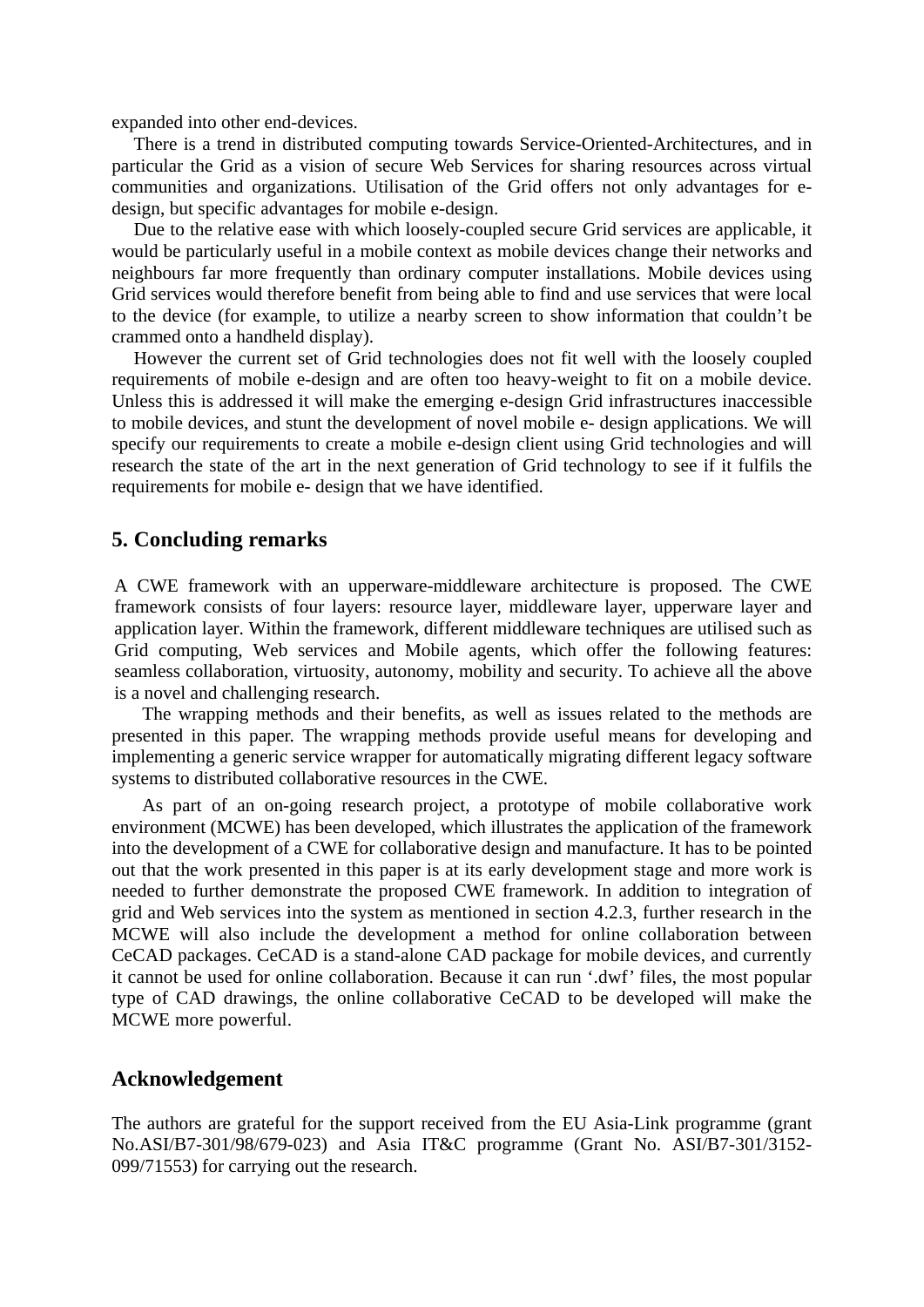### **References**

- Chen, X., Luo, T., He, Y., Zhou, W. and Sun, D., Research on 3D Feature Modeling technology for Internet-driven Collaborative Design, *Proceedings of 9th International Conference on Computer Supported Cooperative Work in Design*, 2005, pp 649-654.
- Chenga, H.-C. and Fenb, C.-S., A Web-based distributed problem-solving environment for engineering applications, *Advances in Engineering Software*, 2006, **37**(2), 112-128.
- European Commission, *Collaboration@Work: the 2006 report on new working environments and practices,* 2006 (European Communities: Luxembourg).
- European Commission, *ICT-Information and Communication Technologies Work Programme 2007-2008*, 2007 (European Communities: Luxembourg).
- Hao, O., Shen, W., Zhang, Z., Park, S-W and Lee, J.-K., Agent-based collaborative product design engineering: An industrial case study, *Computers in Industry*, 2006, **57**(1), 26-38.
- Hou, J., Web oriented manufacturer contralised environment supporting SMEs, PhD thesis, Nottingham Trent University, 2007.
- Ji, S., Web-based collaborative environment for integrated design, PhD thesis, Nottingham Trent University, 2006.
- Li, Z. and Jin X., Architecture of collaborative design grid and its application based on LAN, *Advances in Engineering Software*, 2007, **38**(2), 121-132.
- Liu, H. and Tang, M., Evolutionary design in a multi-agent design environment, *Applied Soft Computing*, 2006, **6**(2), 207-220.
- Mendikoa, I., Sorli, M., Barbero, J., and Carrillo, A., Knowledge based distributed product design and manufacturing, *proceedings of*  $9<sup>th</sup> International Conference on Computer$ *Supported Cooperative Work in Design*, 2005, pp 679-684.
- Mendikoa, I., Sorli, M., Barbero, J. and Carrillo, A and Gorostiza, A., Inventive approach for problems detection in collaborative design, *proceedings of the International conference on Advanced Design and Manufacture*, 2006, pp 424-428.
- Mahmoud, Q. H. and Yu, L., Havana agents for comparison shopping and location-aware advertising in wireless mobile environments, *Electronic Commerce Research and Applications*, 2006, **5**(3), 220-228.
- Shen,W., Hao, Q., Yoon, H. J. and Norrie, D. H., Applications of agent-based systems in intelligent manufacturing: An updated review, *Advanced Engineering Informatics*, 2006, **20**(4), 415-431.
- Su, D., Ji, S., Amin, N. and Hull, J. B., Multi-user Internet environment for gear design optimisation, *Integrated Manufacturing Systems*, 2003, **14**(6), 498-507.
- Su, D., Li, J., Xiong, Y. and Zheng, Y., Collaborative Design and Manufacture Supported by Multiple Web/Internet Techniques, in: *Lecture Notes in Computer Science*, **3865**, *'Computer Supported Collaborative Work in Design II'*, edited by W Shen et al, pp 483- 492, 2006 (Springer: Berlin Heidelberg).
- Tsai, C-Y, Sun, T-H and Huang, J-X, A Web-based XML information sharing system for collaborative product development, *International Journal of Production Research*, 2006, **44**(15), 2955-2976.
- Xiong, Y. and Su, D., A Web-Service Based Approach for Software Sharing, in: *Lecture Notes in Computer Science*, **3865**, *'Computer Supported Collaborative Work in Design II'*, edited by W Shen et al, pp 215-224, 2006a (Springer: Berlin Heidelberg)..
- Xiong, Y. and Su, D., A Grid Based System for a Manufacture/Retailer Virtual Organization,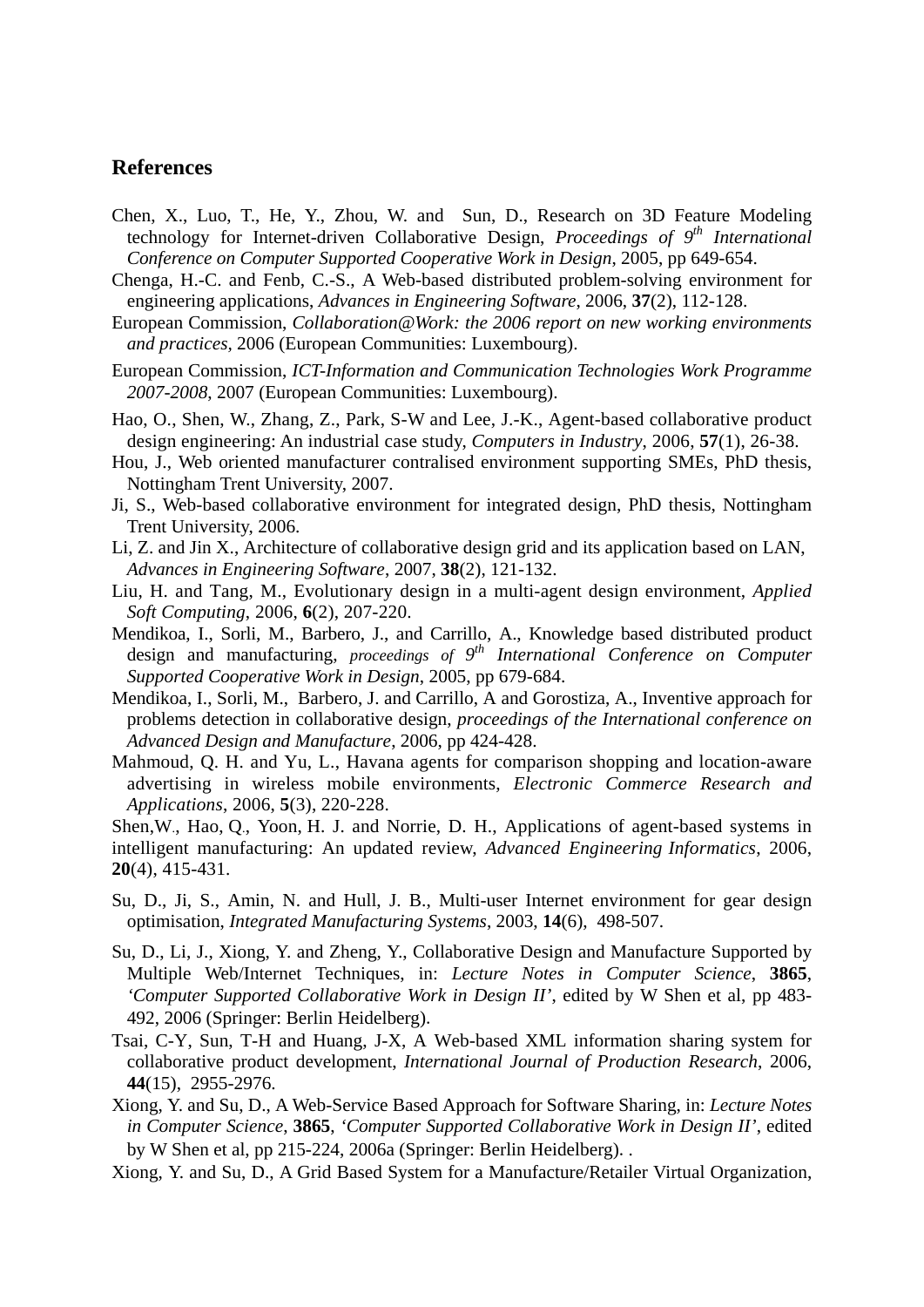proceedings, *proceedings of International Conference on Advanced Design and Manufacturing*, 2006b, pp 442-446**.** 

- Younas, M., Awan, I. and Duce, D., An efficient composition of Web services with active network support, *Journal of Expert Systems with Applications*, 2006, **31**(31), 859-869.
- Yujun, Y. and Jinsong, Z., Internet-based collaborative product development chain for networked product development, *The International Journal of Advanced Manufacturing Technology*, Springer London, 2005, **28**(7), 845-853.
- Zheng, Y., Development of a mobile collaborative environment for collaborative product design, MPhil/PhD Transfer Report, Nottingham Trent University, 2007.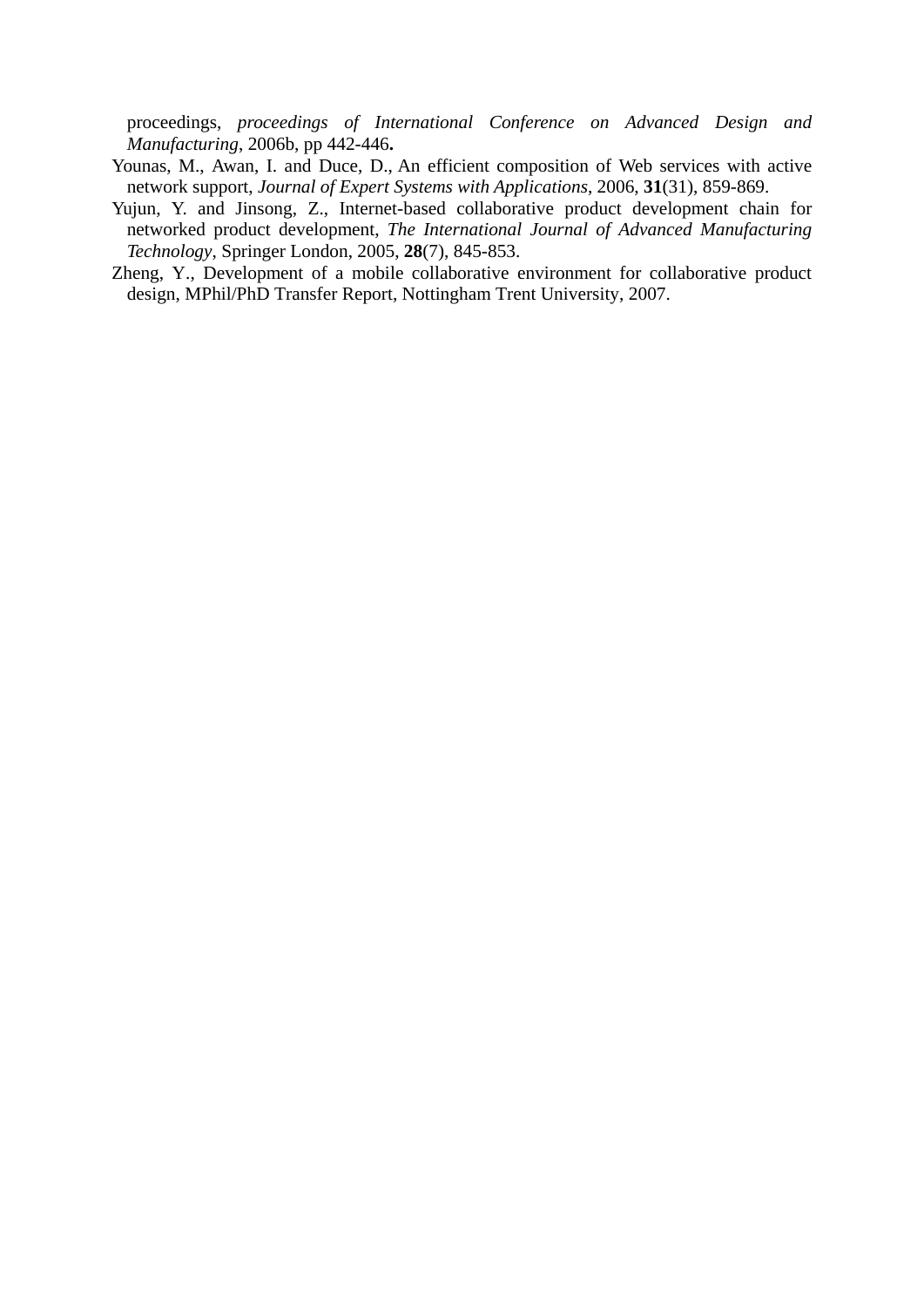### **List of Figures:**

Figure 1: Structure of the proposed framework

Figure 2: Communication within the MCVE

Figure 3: The agent system architecture

| Upperware                                                                                                                                                                                                                                                         | Applications                                          |
|-------------------------------------------------------------------------------------------------------------------------------------------------------------------------------------------------------------------------------------------------------------------|-------------------------------------------------------|
| Plug and Play Support Facilities                                                                                                                                                                                                                                  | Semantic<br>CAD                                       |
| Intelligent Agents for Middlewares:<br>Synchronisation and persistence of distributed workspaces<br>§<br>§<br>Management and interfacing between physical materials and digital representation<br>ş<br>Environment awareness, with a special emphasis on mobility | Virtual design<br>engineering                         |
| ş<br><b>Group Management</b><br>Middleware                                                                                                                                                                                                                        | Ontology-based<br>Semantic STEP                       |
| Resource Publishing<br>Resource Searching<br>Resource Locating<br>Resource Wrapping                                                                                                                                                                               | Semantic modelling<br>Of complex<br>groups of workers |
| <b>Web Services</b><br>Mobile Agent<br>Grid<br>P <sub>2</sub> P                                                                                                                                                                                                   | Distributed Inventory<br>Management                   |
| Resources Layer<br><b>Mobile Agent Resources</b><br><b>Grid Resources</b><br>Web Resources<br><b>P2P Resources</b>                                                                                                                                                |                                                       |

**Figure 1: Structure of the proposed framework**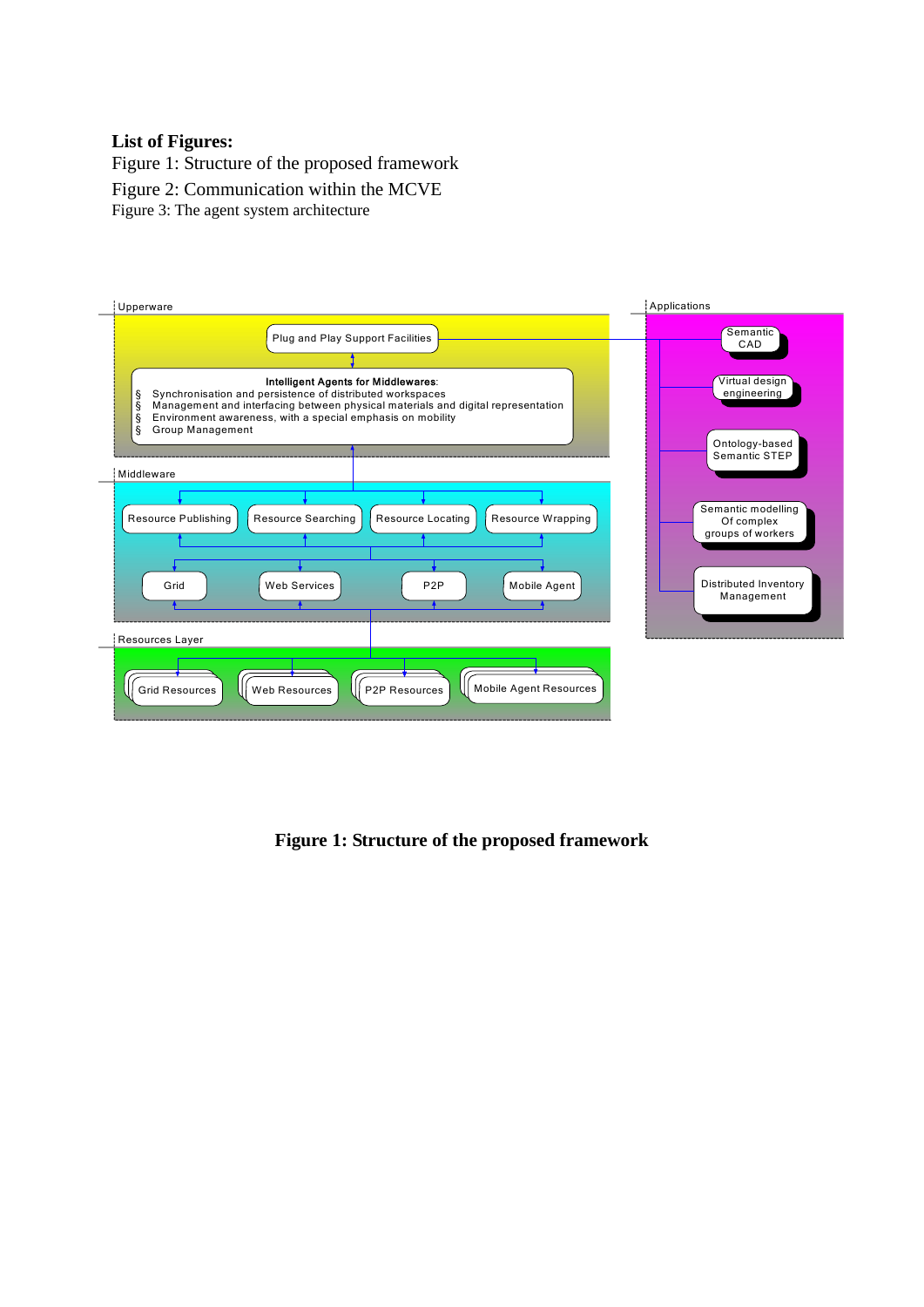

**Figure 2: Communication within the MCWE**